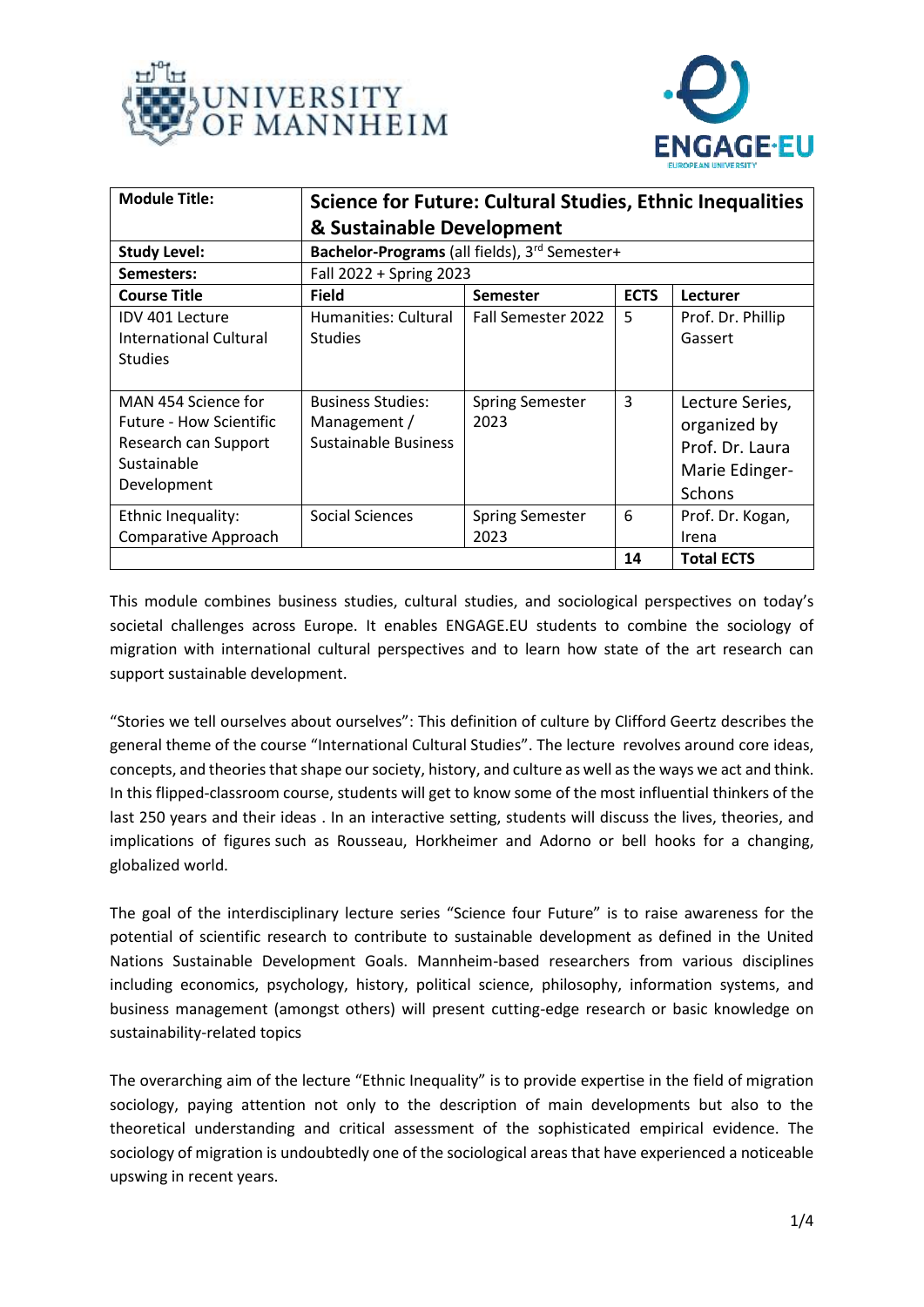



| Code                         | <b>IDV 401</b>                                                                                                                                                                                                                                                                                                                                                                                                                                                                                                                                                                                                                                                                                                                                                                                                                                                                                                                                                                                                                                                                                        |  |
|------------------------------|-------------------------------------------------------------------------------------------------------------------------------------------------------------------------------------------------------------------------------------------------------------------------------------------------------------------------------------------------------------------------------------------------------------------------------------------------------------------------------------------------------------------------------------------------------------------------------------------------------------------------------------------------------------------------------------------------------------------------------------------------------------------------------------------------------------------------------------------------------------------------------------------------------------------------------------------------------------------------------------------------------------------------------------------------------------------------------------------------------|--|
| Title of the course          | <b>Lecture International Cultural Studies</b>                                                                                                                                                                                                                                                                                                                                                                                                                                                                                                                                                                                                                                                                                                                                                                                                                                                                                                                                                                                                                                                         |  |
| Cycle:                       | Bachelor-Programs (all fields), 3rd Semester+                                                                                                                                                                                                                                                                                                                                                                                                                                                                                                                                                                                                                                                                                                                                                                                                                                                                                                                                                                                                                                                         |  |
| short/first/second/third (or |                                                                                                                                                                                                                                                                                                                                                                                                                                                                                                                                                                                                                                                                                                                                                                                                                                                                                                                                                                                                                                                                                                       |  |
| EQF level 5/6/7/8)           |                                                                                                                                                                                                                                                                                                                                                                                                                                                                                                                                                                                                                                                                                                                                                                                                                                                                                                                                                                                                                                                                                                       |  |
| Semester when the            | <b>Fall Semester 2022</b>                                                                                                                                                                                                                                                                                                                                                                                                                                                                                                                                                                                                                                                                                                                                                                                                                                                                                                                                                                                                                                                                             |  |
| component is delivered       |                                                                                                                                                                                                                                                                                                                                                                                                                                                                                                                                                                                                                                                                                                                                                                                                                                                                                                                                                                                                                                                                                                       |  |
| Number of ECTS credits       | 5                                                                                                                                                                                                                                                                                                                                                                                                                                                                                                                                                                                                                                                                                                                                                                                                                                                                                                                                                                                                                                                                                                     |  |
| allocated                    |                                                                                                                                                                                                                                                                                                                                                                                                                                                                                                                                                                                                                                                                                                                                                                                                                                                                                                                                                                                                                                                                                                       |  |
| Name(s) of lecturer(s),      | Prof. Dr. Phillip Gassert / ics@phil.uni-mannheim.de                                                                                                                                                                                                                                                                                                                                                                                                                                                                                                                                                                                                                                                                                                                                                                                                                                                                                                                                                                                                                                                  |  |
| e-mail(s) of the lecturer(s) |                                                                                                                                                                                                                                                                                                                                                                                                                                                                                                                                                                                                                                                                                                                                                                                                                                                                                                                                                                                                                                                                                                       |  |
| Learning outcomes            | Students know basic terms, theories, questions, problems, and<br>٠<br>methods of cultural studies with an international focus in English.<br>Students can explain and discuss historical and social topics in<br>٠<br>cultural studies and describe their interconnections in an<br>international context in English.<br>Students extract the content of the English-language lecture and<br>$\bullet$<br>English-language literature and systematically relate them to each<br>other.<br>Students can apply and critically reflect on the basic knowledge<br>(concepts, theoretical approaches, etc.) they have acquired in<br>cultural studies in the written exam.                                                                                                                                                                                                                                                                                                                                                                                                                                 |  |
| Mode of delivery             | Online live + recorded                                                                                                                                                                                                                                                                                                                                                                                                                                                                                                                                                                                                                                                                                                                                                                                                                                                                                                                                                                                                                                                                                |  |
| Course content               | Introduction to cultural studies with an international focus (approx.<br>$\bullet$<br>1750-today)<br>Analysis of key terms and concepts (including ethnicity, gender,<br>$\bullet$<br>globalization, identity, ideologies, popular culture, post-colonialism),<br>their meaning, and historical development within cultural studies<br>Introduction to influential thinkers, philosophers and theorists of<br>٠<br>cultural studies with an interdisciplinary perspective.<br>Overview of structural relationships within international cultural<br>studies<br>Analysis of the subjects of cultural studies within social, ecological,<br>economic, historical, and political structures and institutions<br>Practice in dealing with cultural studies, English texts as well as<br>٠<br>technical discussions in English<br>Becoming familiar with basic methods and theories of cultural<br>$\bullet$<br>studies<br>The lecture has its own website - check it out:<br>https://www.phil.uni-mannheim.de/en/international/international-<br>teaching/international-cultural-studies-ics/ics-lecture/ |  |
| Assessment methods and       | written exam (online)                                                                                                                                                                                                                                                                                                                                                                                                                                                                                                                                                                                                                                                                                                                                                                                                                                                                                                                                                                                                                                                                                 |  |
| assessment criteria          |                                                                                                                                                                                                                                                                                                                                                                                                                                                                                                                                                                                                                                                                                                                                                                                                                                                                                                                                                                                                                                                                                                       |  |
| Language of instruction      | English                                                                                                                                                                                                                                                                                                                                                                                                                                                                                                                                                                                                                                                                                                                                                                                                                                                                                                                                                                                                                                                                                               |  |
| Degree Program(s) or field   | Humanities                                                                                                                                                                                                                                                                                                                                                                                                                                                                                                                                                                                                                                                                                                                                                                                                                                                                                                                                                                                                                                                                                            |  |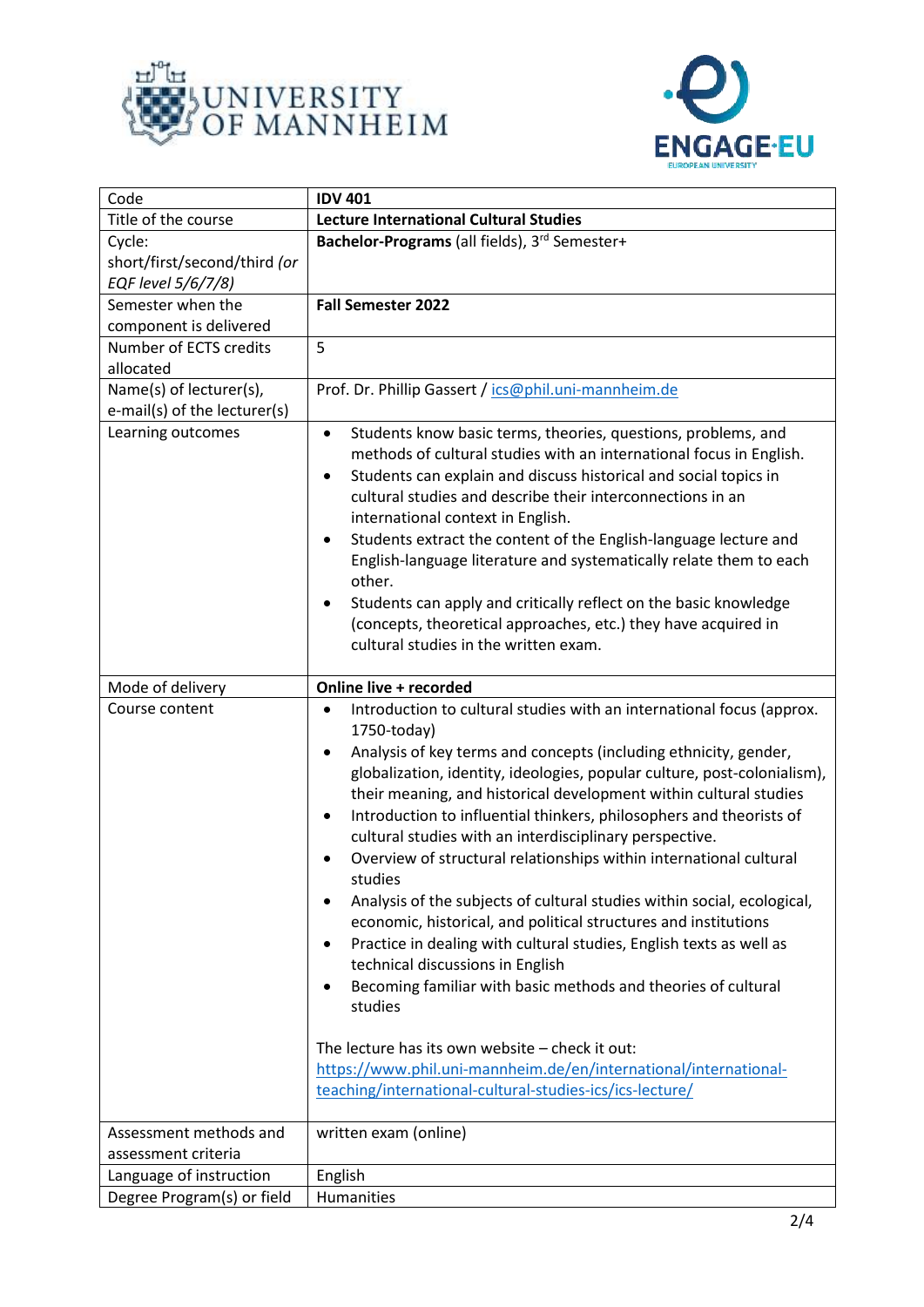



| Code                                                      | <b>MAN 454</b>                                                                                                                                                                                                                                                                                                                                                                                                                                                                                                                                                                                                                                                                                                                                               |
|-----------------------------------------------------------|--------------------------------------------------------------------------------------------------------------------------------------------------------------------------------------------------------------------------------------------------------------------------------------------------------------------------------------------------------------------------------------------------------------------------------------------------------------------------------------------------------------------------------------------------------------------------------------------------------------------------------------------------------------------------------------------------------------------------------------------------------------|
| Title of the course                                       | Science for Future - How Scientific Research can Support Sustainable<br><b>Development</b>                                                                                                                                                                                                                                                                                                                                                                                                                                                                                                                                                                                                                                                                   |
| Cycle: short/first/second/third<br>(or EQF level 5/6/7/8) | Bachelor-Programs (all fields), 3rd Semester+                                                                                                                                                                                                                                                                                                                                                                                                                                                                                                                                                                                                                                                                                                                |
| Semester when the component<br>is delivered               | <b>Spring Semester 2023</b>                                                                                                                                                                                                                                                                                                                                                                                                                                                                                                                                                                                                                                                                                                                                  |
| Number of ECTS credits<br>allocated                       | $\overline{3}$                                                                                                                                                                                                                                                                                                                                                                                                                                                                                                                                                                                                                                                                                                                                               |
| Name(s) of lecturer(s),<br>e-mail(s) of the lecturer(s)   | Prof. Dr. Laura Marie Edinger-Schons (Chair of Sustainable Business);<br>schons@bwl.uni-mannheim.de                                                                                                                                                                                                                                                                                                                                                                                                                                                                                                                                                                                                                                                          |
| Learning outcomes                                         | The lecture series is intended to provide insights into the variety of<br>research that Mannheim scientists are engaging in that is related to<br>the topic of sustainable development. It also aims to raise awareness<br>for the potential of scientific research to contribute to sustainable<br>development.                                                                                                                                                                                                                                                                                                                                                                                                                                             |
| Mode of delivery                                          | hybrid (live on campus & live online)                                                                                                                                                                                                                                                                                                                                                                                                                                                                                                                                                                                                                                                                                                                        |
| Course content                                            | The goal of this interdisciplinary lecture series is to raise awareness<br>for the potential of scientific research to contribute to sustainable<br>development as defined in the United Nations Sustainable<br>Development Goals. Mannheim-based researchers from various<br>disciplines including economics, psychology, history, political science,<br>philosophy, information systems, and business management (amongst<br>others) will present cutting-edge research or basic knowledge on<br>sustainability-related topics. The lecture series is open to students<br>from all Bachelor programs.<br>The lecture has its own webpage, check it out:<br>https://www.bwl.uni-<br>mannheim.de/en/schons/lehre/kursangebot/man-454-science-for-<br>future/ |
| Assessment methods and<br>assessment criteria             | Every presenter will prepare an essay question which will be put<br>together to form a pool of questions. Each student picks one of these                                                                                                                                                                                                                                                                                                                                                                                                                                                                                                                                                                                                                    |
| Language of instruction                                   | questions and writes an essay based on the question of choice                                                                                                                                                                                                                                                                                                                                                                                                                                                                                                                                                                                                                                                                                                |
| Degree Program(s) or field                                | English<br><b>Business</b>                                                                                                                                                                                                                                                                                                                                                                                                                                                                                                                                                                                                                                                                                                                                   |

| Code                                                      | tba                                            |
|-----------------------------------------------------------|------------------------------------------------|
| Title of the course                                       | <b>Ethnic Inequality: Comparative Approach</b> |
| Cycle: short/first/second/third<br>(or EQF level 5/6/7/8) | Bachelor-Programs (all fields), 3rd Semester+  |
| Semester when the component                               | <b>Spring Semester 2023</b>                    |
| is delivered                                              |                                                |
| Number of ECTS credits                                    | 6                                              |
| allocated                                                 |                                                |